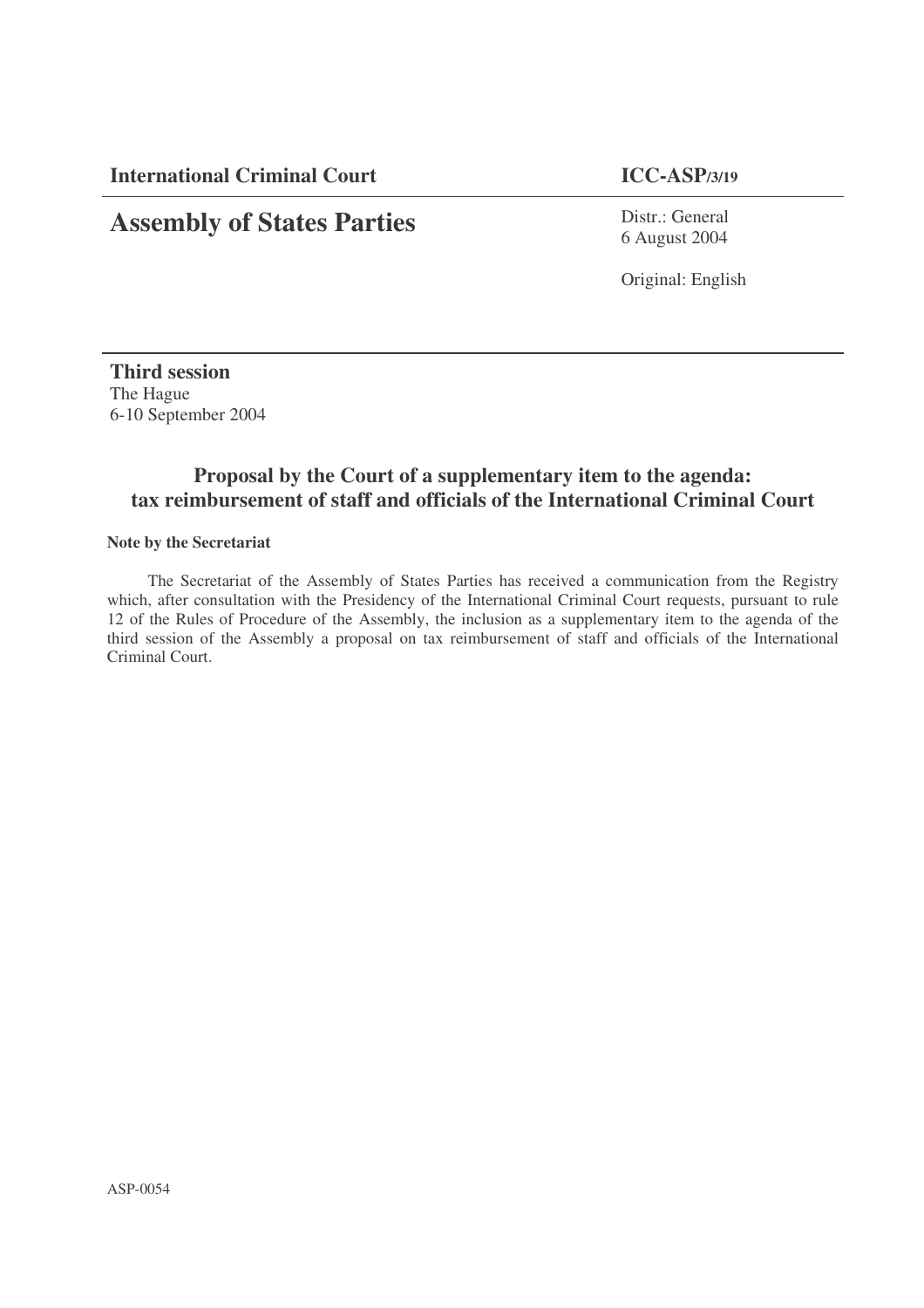ICC-ASP/3/19 Page 2

# **Tax reimbursement of staff and officials of the International Criminal Court**

# **A. INTRODUCTION**

1. This background paper examines the issue of reimbursement of taxes paid by officials and staff of the Court to their respective Governments on salaries, emoluments and allowances received from the Court.

2. In addressing this question, consideration has been given to: the practice of other international organizations, the deliberations of the Preparatory Commission for the International Criminal Court ("**Preparatory Commission**"), the Rome Statute, the Agreement on Privileges and Immunities of the Court ("**APIC**"), the position of the Assembly of States Parties ("**the Assembly**") (through its adoption of the Staff Regulations of the Court) \* and the jurisprudence of the International Labour Organization Administrative Tribunal ("**ILOAT**").

## **B. ANALYSIS**

#### *The practice of other international organizations*

3. The general practice of international organizations with respect to the taxation of staff members is to rely on tax exemption agreements with the host State, whereby no tax is paid by employees resident in that State. However, certain States' national taxation regimes claim jurisdiction over all untaxed income of citizens of that State, regardless of where that income is earned and where that citizen is resident. Other international organizations resolve this issue in two ways:

- (i) By establishing a staff assessment and tax equalization fund*;* or
- (ii) Through agreements between the international organization (as employer) and the taxing States, whereby the State will refund to the organization all income taxes deducted from its employees in respect of the salaries, emoluments and allowances paid by the organization.

#### *Consideration given to tax reimbursement by the PrepCom*

4. The PrepCom did not adopt a system of staff assessment and tax equalization for the Court. In its deliberations on this matter, it was argued that the complex staff assessment procedure with gross and net salaries and a tax equalization fund had been established by the United Nations in the 1950s in order to deal with the specific concerns of the United States which, for constitutional reasons, could not accept the principle of tax exemption for staff members of the UN who were United States nationals. The situation of the Court was considered to be different from that of the UN in the 1950s and the establishment of staff assessments and a tax equalization fund was therefore considered to be unnecessary. In adopting this approach, the PrepCom proceeded on the assumption that most staff members of the Court would be nationals of States Parties or of States that would sign and ratify the APIC.

Resolution ICC-ASP/2/Res 2, annex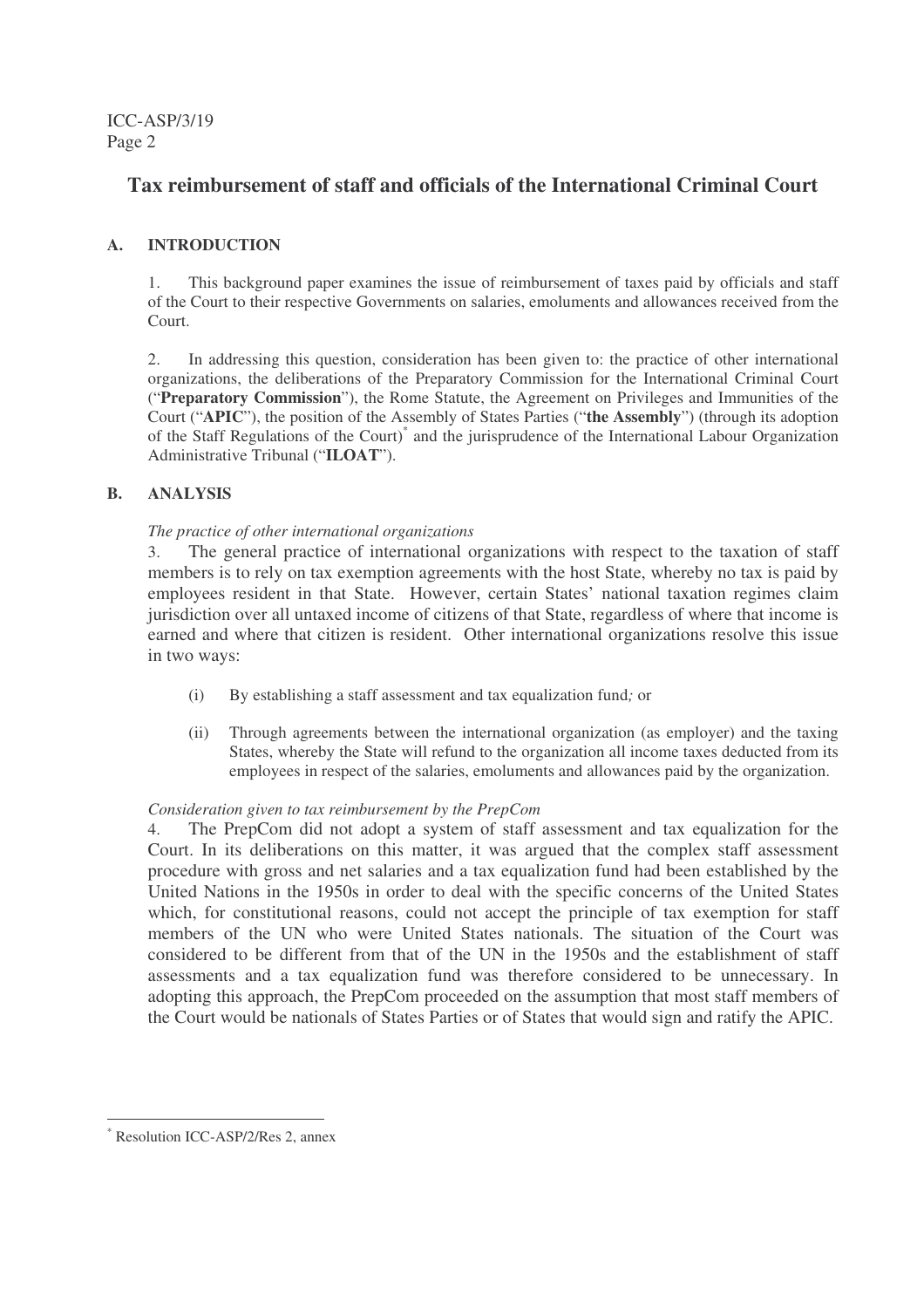#### *The Rome Statute*

5. Pursuant to article 48, paragraphs 1 and 3, of the Rome Statute, the Court and its officials and staff enjoy the privileges and immunities necessary for the performance of their duties. As indicated below, ILOAT has held that tax-exempt status is essential in order to maintain the independence of the international civil service, and accordingly it is submitted that such exemption is reflected within this provision of the Statute.

#### *The Agreement on Privileges and Immunities*

6. The APIC, which entered into force in July 2004, exempts officials and staff of the Court from taxation on the salaries, emoluments and allowances paid to them by the Court.

#### *Staff Regulations*

7. Staff regulation 3.5 states that the Registrar may, in consultation with the Prosecutor, conclude bilateral tax reimbursement agreements with States, where it is appropriate and in the operational interests of the Court to do so. Thus, the Regulations do not establish an automatic right to tax reimbursement for staff members.

#### *ILOAT jurisprudence*

8. ILOAT has clearly stated the principle that "exemption from national taxes is an essential condition of employment in the international civil service and is an important guarantee of independence and objectivity." † and has held that this principle is "fundamental to the law of the international civil service". ‡

9. This principle has been held to be independent of any arrangement between the employer organization and the national taxing government. § ILOAT has stated that where a member State does not enter into an arrangement with the international organization to refund to it the taxes deducted, the organization has a duty to reimburse deducted taxes to its taxed employee and that the burden of financing that extra payment should fall on members States collectively (through their assessed contributions to the organization's budget).<sup>\*\*</sup>

10. The cases adjudicated by ILOAT in this area have all been in the context of employees taxed by States that are signatories to the constitutive documents of the organizations concerned. While no case is directly comparable to the obligations of the Court towards an employee from a State that is not a party to the Rome Statute, it is likely that ILOAT would not derogate from the general principle of assuring tax-exempt status for international civil servants in such a case. This general principle and the fundamental principle of "equal pay for equal work"<sup>††</sup> support the view that all employees of the Court should receive remuneration on a tax-free basis, regardless of the position of their own (State Party or non-State party) Government.

<sup>&</sup>lt;sup>+</sup> In re Krutzsch, ILOAT Judgment No. 2032

<sup>#</sup> In re Rose, ILOAT Judgment No. 2256

<sup>§</sup> ILOAT Judgment No. 2032

<sup>\*\*</sup> ILOAT Judgment No. 2256

 $^{\dagger\dagger}$  In re Mirmand, ILOAT Judgment No. 1182 and as enshrined in the International Covenant on Economic, Social and Cultural Rights.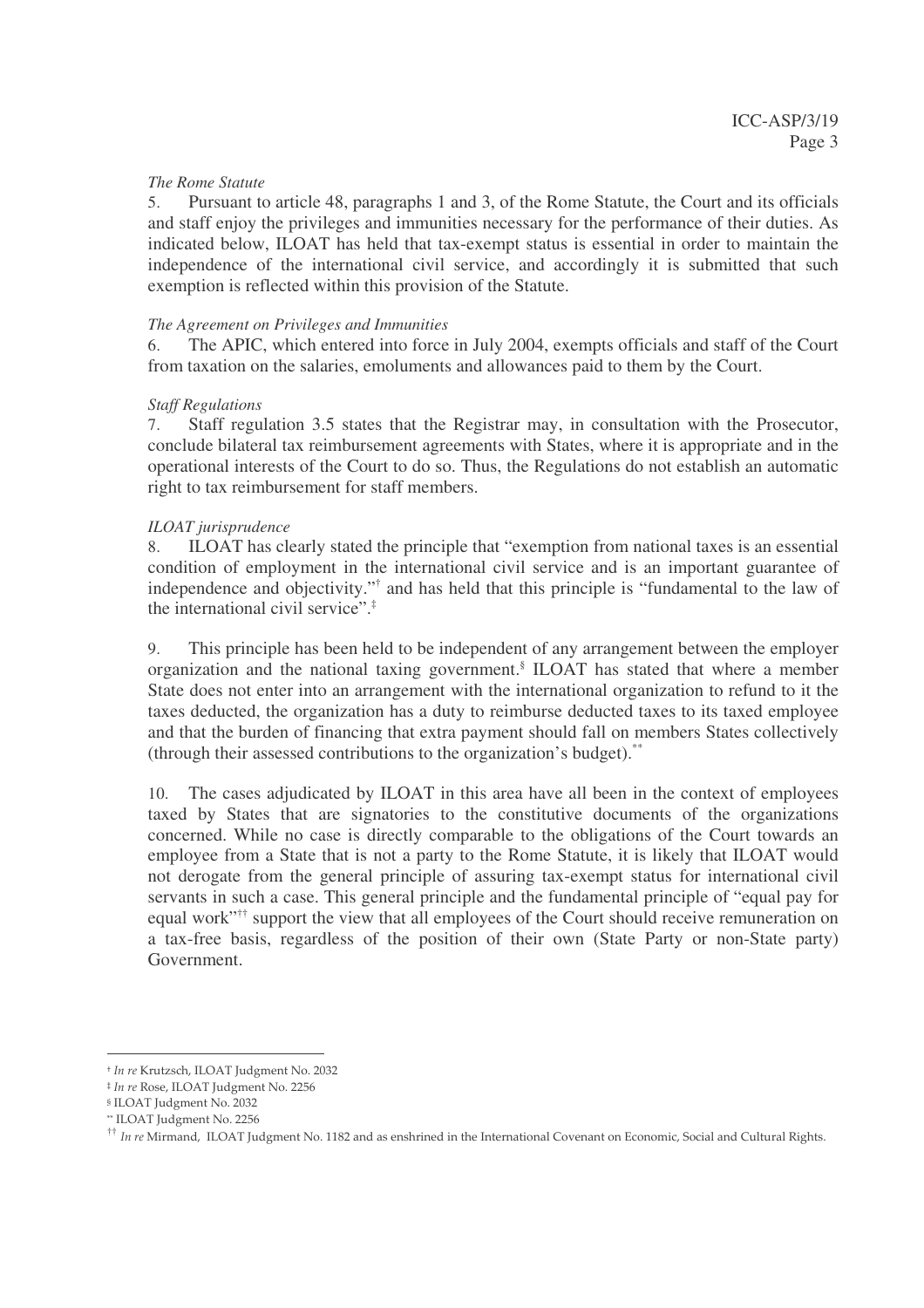## **C. APPLICATION OF ANALYSIS TO THE COURT**

11. It is submitted in light of the foregoing that, with regard to States Parties, all employees of the Court from such States should receive their salaries, emoluments and allowances on a tax-free basis regardless of whether the State has signed the APIC or any host State or other bilateral agreement. Moreover, where employees are taxed by such States on income earned while working at the Court, the Court will have to refund the amount of such taxes to the employee. To this end, it is submitted that the ASP request States Parties to sign and ratify the APIC and to take any other necessary action to exempt their nationals from taxation on their Court salaries, emoluments and allowances. A draft resolution along such lines is submitted with this report. In all cases where States Parties continue to impose income tax on employees of the Court, the Court will have no alternative but to reimburse the employee concerned and seek reimbursement in turn, in the first instance from the taxing State through separate bilateral agreements and, failing that, from States Parties collectively as part of the annual contributions process.

12. It can be argued that it is unreasonable to expect States Parties to refund to employees of the Court from States not party to the Rome Statute the taxes paid by such employees to their governments. However, this proposition finds no support in the ILOAT jurisprudence being developed in the context of Member States of the United Nations (the equivalent of the Court's States Parties) and may be rejected if considered directly by ILOAT. Accordingly, the Court should proceed on the basis that any employee – regardless of nationality – who is forced to pay income tax on his/her Court salary, emoluments and allowances shall have such tax reimbursed by the Court. Alongside this, the Court should proceed with the adoption of the steps outlined in the annexed draft resolution and also explore the possibility of entering into tax exemption agreements with States not party to the Statute that seek to tax its employees.

13. The alternative approach of establishing a staff assessment system together with a tax equalization fund has clearly previously been discounted by the PrepCom and ASP in their deliberations and it is submitted that that decision should not be revisited at this time.